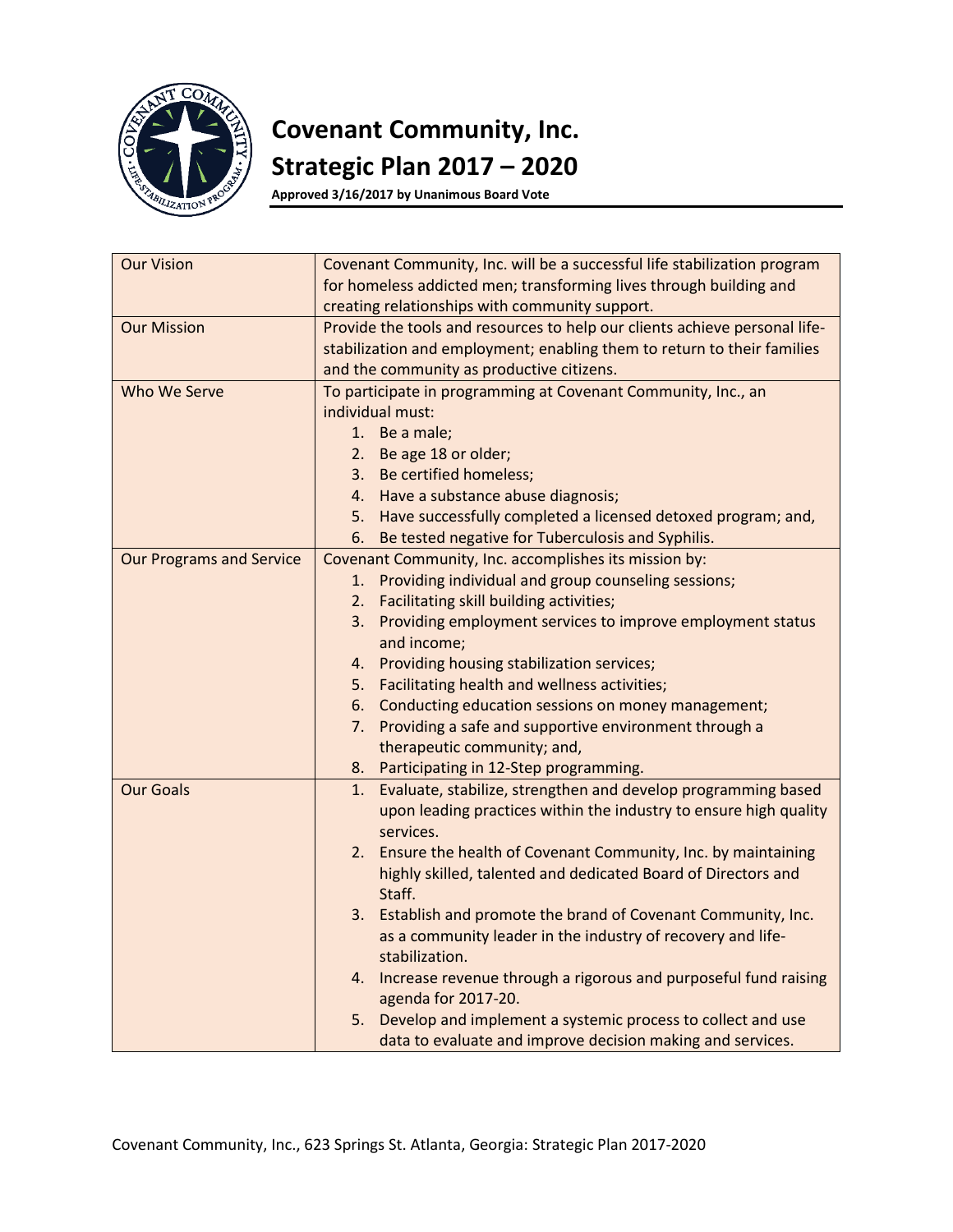## **Program Description**

Covenant Community, Inc. (CCI) is an intensive residential program for men experiencing homelessness and recovering from alcohol and/or substance abuse. CCI is licensed by the Georgia Department of Community Health as a Drug Abuse Treatment and Education Program and is approved to provide residential intensive treatment programming for a capacity of 14. CCI is accredited by the Commission on Accreditation of Rehabilitation (CARF) and the Georgia Association of Recovery Residences (GARR). CCI uses a therapeutic community model to assist its residents in overcoming their addictive disorders and to return to productive, self-sufficient functioning in society. The program operates at two locations. The primary facility is located at 623 Spring Street NW, Atlanta, Georgia. This location is a 14-bed facility that includes a kitchen area, common dining and living areas, dorms, fitness area and spaces for individual and group sessions. The second facility is a 9-bed transitional house in Atlanta, Georgia.

Each resident receives a minimum of five (5) hours of services per week, as outlined in contractual requirements from the Georgia Department of Behavioral Health and Developmental Disabilities. Services include individual counseling, process groups, psychoeducation groups, case management, housing assistance, financial education, career development, 12-Step programming and positive leisure and recreational activities.

## **Our Goals: 2017 - 2020**

| Goal 1 of 5                                                                                     |  |
|-------------------------------------------------------------------------------------------------|--|
| Evaluate, stabilize, strengthen and develop programming based upon leading practices within the |  |
| industry to ensure high quality services.                                                       |  |

a. Program

Objective 1: Devise a stabilization and growth plan to include a focus on increasing quality of programming with the interest of increasing number of clients served each year. (Deadline October 2017)

Objective 2: Maintain CARF accreditation for Community Housing (May 31, 2019), Therapeutic Communities (May 31, 2019), Community Employment Services Employment Supports (May 31, 2019), Community Employment Services Job Development (May 31, 2019) and Employee Development Services (May 31, 2019).

Objective 3: Obtain CARF accreditation for the Day Treatment program. (Deadline Jan. 2018)

Objective 4: Ensure that the Sterne House is located in a "safe" community. (Deadline March 2018)

Objective 5: Decide on whether or not to either rent, purchase, or build a facility for the Sterne House.

Objective 6: Maintain compliance with expectation outcomes from the City of Atlanta Reimbursement grant and the Department of Behavioral Health and Developmental Disabilities contract.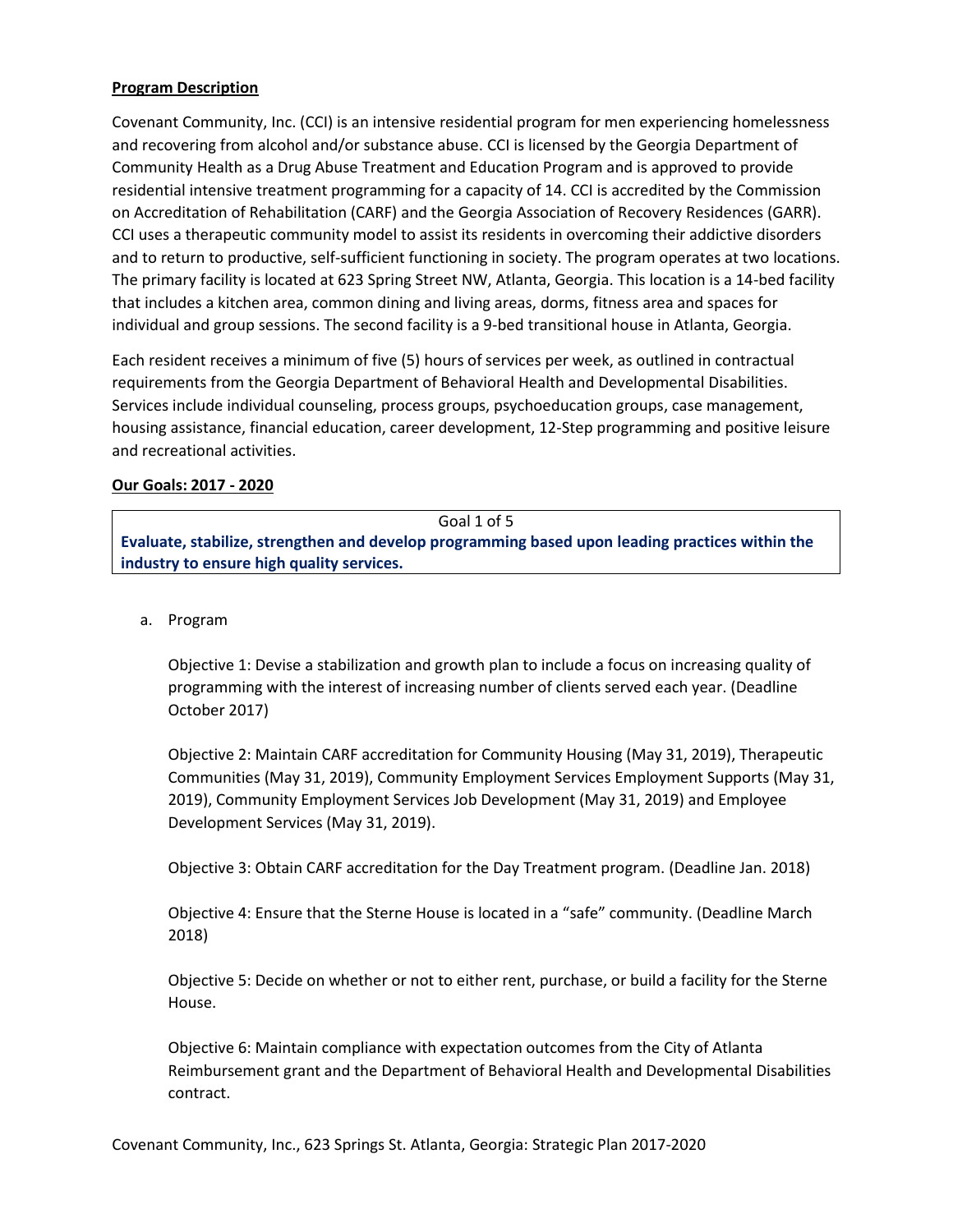Objective 7: Complete an organization assessment which focuses on quality improvement and organizational excellence. (Deadline March 2018)

Objective 8: Develop an appropriate stepdown process for residents. (Deadline Jan. 2018)

Goal 2 of 5

**Ensure the health of Covenant Community, Inc. by maintaining highly skilled, talented, dynamic and dedicated Board of Directors and Staff.** 

a. Governance and the Board of Directors

Objective 1: Maintain an effective Board of Directors that provides governance and fiscal oversight.

Objective 2: Develop onboarding process for Board of Directors to include orientation and training opportunities. (Deadline July 2017)

Objective 3: Evaluate existing Board of Directors skills to ensure the best use of Board Member talent, and to identify if there are any talent gaps.

Objective 4: Ensure Board dynamics reflect By-Laws.

b. Staff

Objective 5: Provide staff with comprehensive training, continuing education and development opportunities.

Objective 6: Ensure the quality and sustainability of staff by providing challenging, interesting work and reasonable compensation.

#### Goal 3 of 5

**Establish and promote the brand of Covenant Community, Inc. as a community leader in the industry of recovery and life-stabilization.** 

a. Visibility

Objective 1: Redesign and update the Covenant Community, Inc. website to include modern web-design elements such as responsive hero images, background and featured videos, easy navigation, etc.

Objective 2: Increase activity on relevant social media platforms.

Objective 3: Increase membership in industry associations at the local, state and national level.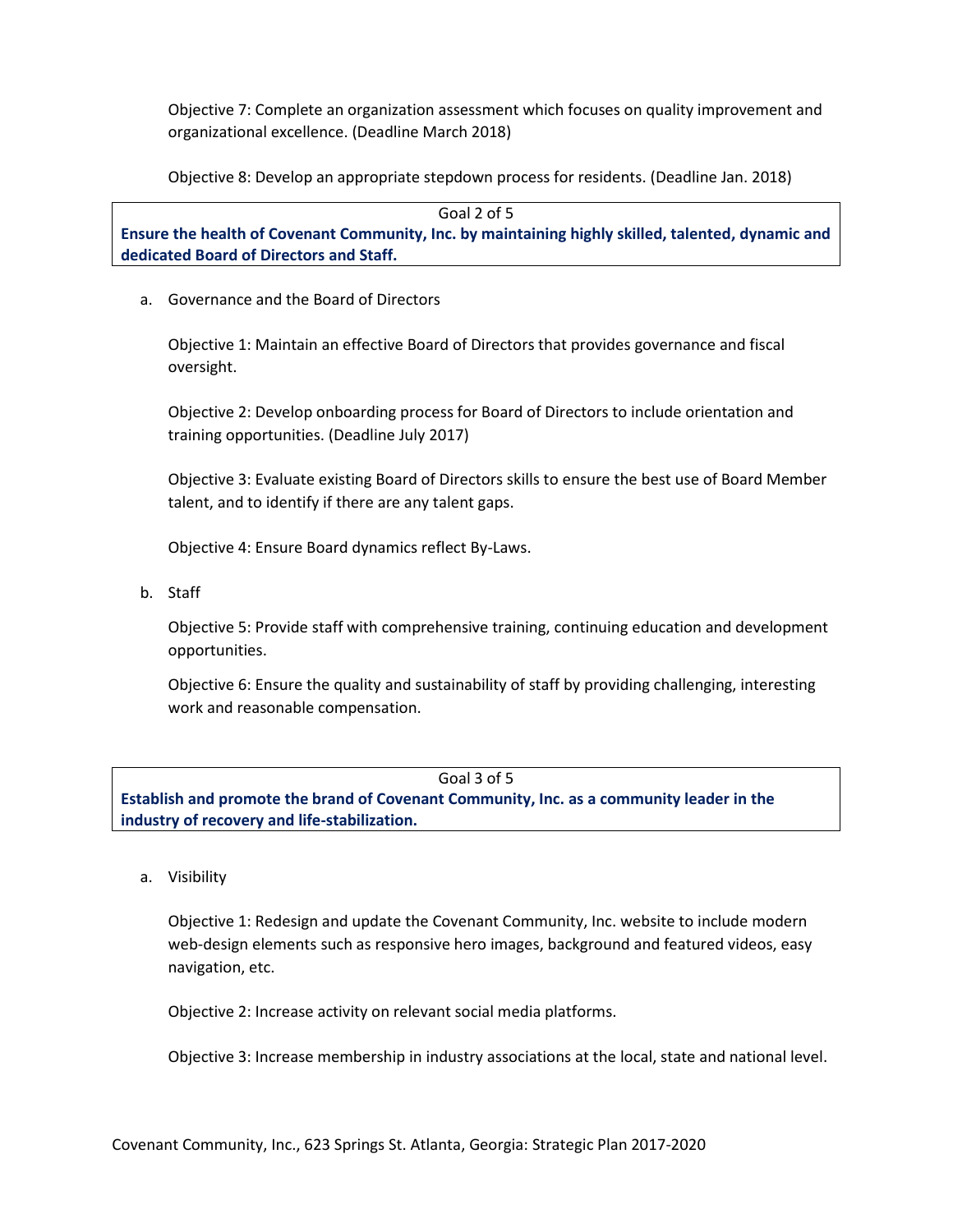Objective 4: (The Director) Participate in an industry association at the local, state and/or national level as an association officer/leader.

Objective 5: Participate in advocacy activities and advocacy events.

b. Messaging

Objective 6: Devise a core message that conveys the values and quality of Covenant Community, Inc. that can be easily translated into a media message, slogan, and elevator speech, etc. (Deadline May 2017)

Objective 7: Develop a partnership with a marketing firm and/or similar entity to provide consultation on marketing and brand management. (Deadline December 2017)

Goal 4 of 5 **Increase revenue through a rigorous and purposeful fund raising agenda for 2017-20.**

a. Diversity

Objective 1: Establish new funding sources through partnerships with governmental entities, religious/spiritual communities within the Greater Atlanta Metro Area, religious/spiritual communities throughout the nation, corporations, foundations, larger events, small events, direct mail and online giving campaigns.

Objective 2: Establish a partnership with an organization that specializes in fundraising to provide consultation and support regarding effective fundraising.

Objective 3: Establish an awareness campaign spearheaded by the Board of Directors, to include support from Advisory Council, staff and others. (Deadline October 2017)

Objective 4: Increase volunteers and establish a volunteer network.

b. Oversight and Accountability

Objective 5: Develop an energetic fundraising committee spearheaded by the Board of Directors.

Objective 6: Establish a Development Calendar to include all fundraising activities. (Deadline October 2017)

Objective 7: Maintain sound fiscal controls and oversight of budget.